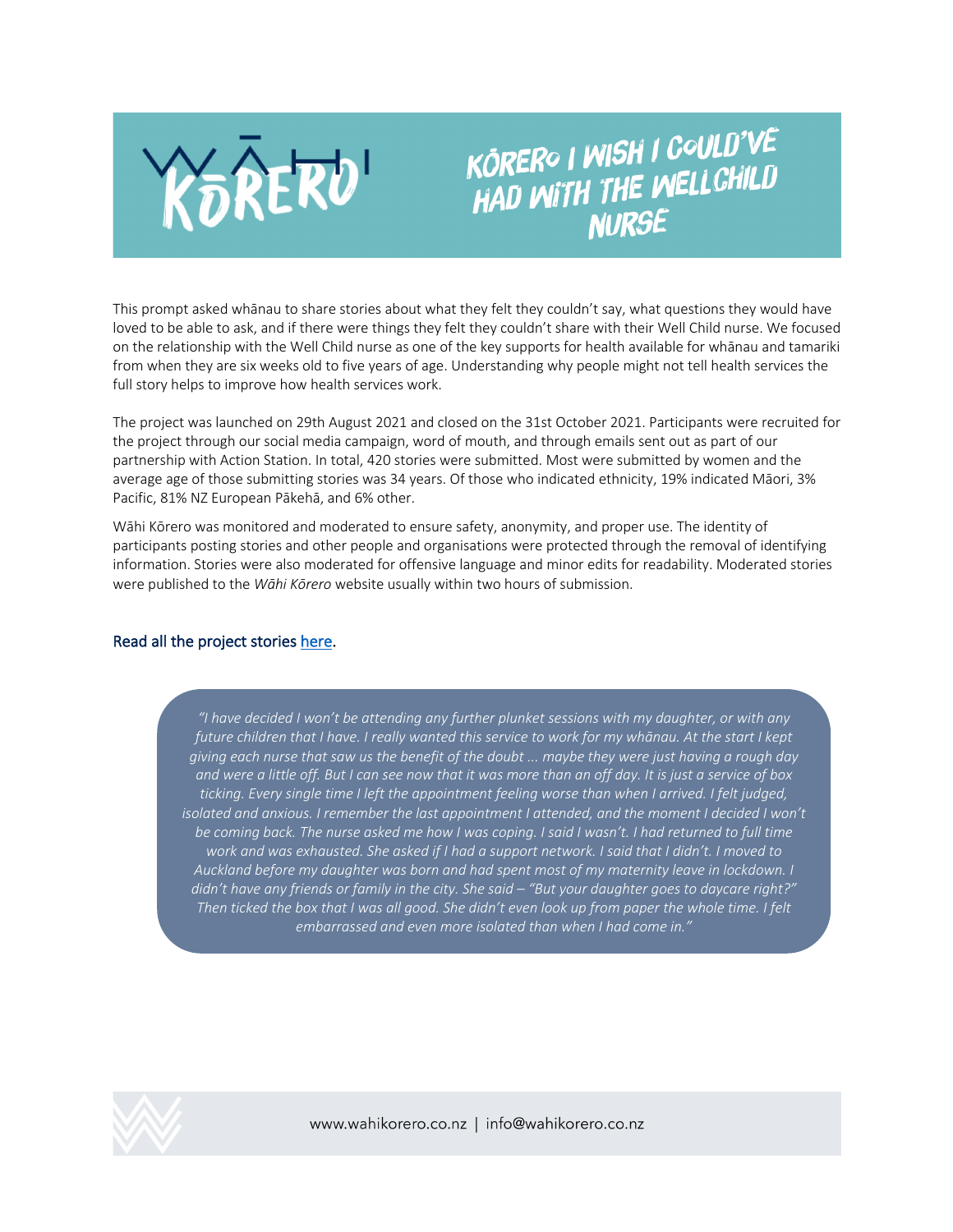# Analysis of the stories

The stories shared are important in illustrating whānau experiences of Well Child services. Hearing these stories can be challenging, and may differ from health professionals' perspectives, but also help us to understand the limitations of current service provision and better respond to the needs of whānau. Even though we asked for specific and personal experiences, we are viewing these as arising out of a much wider service provision context. This project has shown Wāhi Kōrero to be an effective and collective space in which whānau voices have been prioritised.

Our approach to analysing the stories acknowledges that people's lives are shaped by their health, their circumstances, and the society that they live in. Personal experiences are shaped by access to resources and social networks. Utilising Māori research principles means we can approach the kaupapa from a Māori perspective and make visible Māori experiences.

We've identified several topics which were commonly referred to in the stories: sleep, feeding, mental health, and relationships with the Well Child nurse. Sometimes whānau talked in the same way about different topics. For example, many felt judged about their baby's sleeping *and* their feeding. To go beyond a topic-based approach, we have looked at how people talked about the services they received across these topics in terms of the following seven themes. We see these as representing both tensions in service provision and possibilities for change.

# Theme 1: Whānau excitement

Whānau spoke of anticipation and eagerness to engage in the Well Child programme. They spoke of having high expectations of the service. They saw Well Child services as a key part of their parenting journey in acknowledging and supporting the growth and development of their pēpi and tamariki.

*"When I got to see my well child nurse I was always super excited & had so many milestones to share. One day when I went into the office I was left alone with my daughter in the room. My file was on the desk and I peeped over to see what lovely things were written about my gorgeous little girl … The nurse has said I talk too fast & excessively and was possibly on DRUGS!?! What the actual? I wish I had of been brave enough in myself to say something. I didn't & I just went home and cried my heart out. I couldn't believe being a young enthusiast first time mum could be perceived so wrong. Really put a damper on the whole system for me and shut me down from ever wanting to open up at any other appointments."*

# Theme 2: Whānau preparation

Whānau spent time and energy organising themselves and their households for their Well Child visits which felt futile and disappointing if appointments were missed or cancelled. Often the visits didn't meet their expectations.

*"My Son is nearly 2, and I've only seen plunket 3 (maybe 4) times, each for maybe 15 mins. One appointment was double booked and I had to come back another time. Another appointment they asked to push out a few months as they couldn't keep up with the workload in the region. While I'm sympathetic to these lovely people, they would be the last people I go to for any concerns regarding my child, especially one that I feel society may judge or shame me for. While I have no doubt they do their best with 15 mins every few months, it's simply not enough time for someone in the vulnerable position of being a new mother – as well as any other challenges people face like race, socio economic factors etc."*

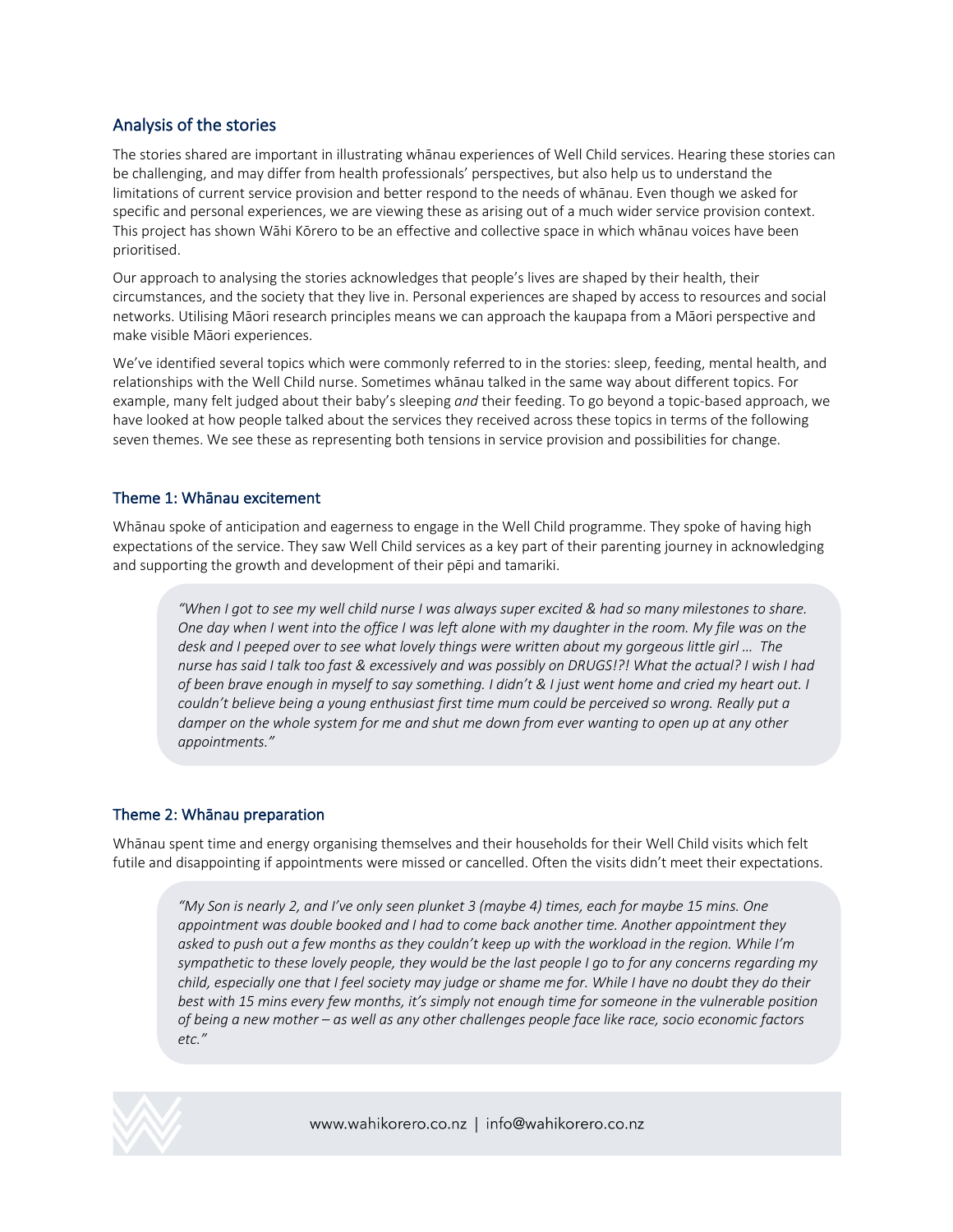#### Theme 3: Knowing whānau

Whānau felt that the nurses were not always prepared well for their visits. They wished for a continuum of care or handover from their midwives, so the Well Child nurse was shared information about the whānau and who they are before meeting with them. Relationships with the nurses weren't always developed well, through a lack of whanaungatanga and building reciprocal relationships with whānau. Some whānau were concerned about the training, funding and staff resources within the Well Child programme.

*"Relationships need to be built during pregnancy, if not right after birth (rather than when midwives discharge the baby into plunket's care). There needs to be more of a bridge between pre and post natal care, and home visits should be the norm where possible, rather than putting the stress on to a tired, potentially overwhelmed etc mother to get baby in the car, wait in the wait room to be seen etc. I truely believe people would feel more comfortable in their own environment, and that it would help break down any barriers they may have."*

#### Theme 4: Meeting whānau where they are

Many whānau referred to the 'tick box' approach of visits. Assessment approaches from initial visits through to the B4 School Check were experienced as superficial questioning, based on a physiological framework, and in some cases irrelevant. There was little recognition of what is normal for their whānau, and consequently they didn't feel heard. In addition, many of the concerns of whānau were dismissed or overlooked. Whānau wanted services that recognised their experiences and perspectives, met them where they're at, and upheld their own ways of knowing and doing. The service seemed to meet the service needs, as opposed to improving the hauora of the whānau.

*"It was after her second visit I realised something wasn't right. She was asking questions and replying with answers that were totally unrelated to what I had just said. She was on her mission to tick the boxes in the well child book. And boxes she ticked. All of them !! Even the ones that didn't apply to my son."*

*"Despite following up numerous times, we heard nothing until the B4 School check for our eldest. When the nurse asked her to count to 10, and she replied in Māori to be told "no, in English," my heart melted and we walked out, never to return. I wish I could tell them how my heart broke for the pepi of whānau who don't have the courage to walk out, who fear their babies will be taken from them if they don't comply. I wish I could tell them they need to change, because right now, they do far more harm than help."*